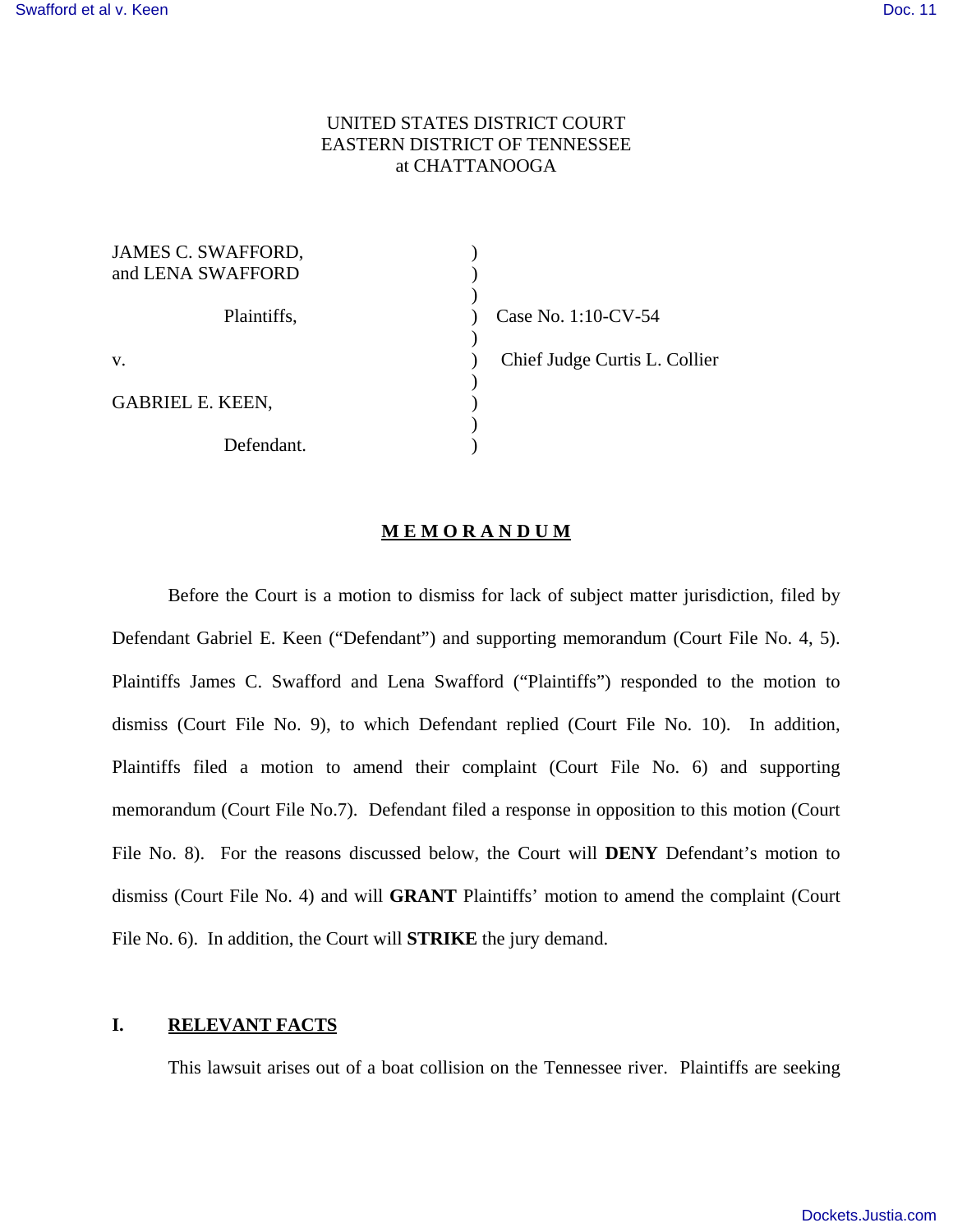damages from injuries and loss of consortium as a result of the accident.

According to the complaint, on or about July 24, 2009, Plaintiff James C. Swafford, was fishing in the Tennessee River. Plaintiff was a passenger on a 20-foot Lowe pontoon boat. At the same time and place, Defendant Gabriel E. Keen was operating a 20-foot Norris Craft bass boat. While under the control and management of Defendant the Norris Craft boat violently collided with the Lowe pontoon boat upon which Plaintiff James Swafford, was a passenger, causing injuries (Court File No. 1). Plaintiffs are residents of Rhea County, Tennessee, and Defendant is believed to be a resident and citizen of Rhea County, Tennessee, as well.

# **II. DISCUSSION**

Defendant moves to dismiss Plaintiffs' complaint due to lack of subject matter jurisdiction. Plaintiffs' subsequently filed a motion to amend their complaint to plead jurisdiction under federal admiralty law, if the Court did not find jurisdiction as originally pleaded. Defendant contends if Plaintiffs' motion to amend is granted, the demand for a jury trial should be stricken. The Court will address each of these motions in turn.

### **A. Motion to Dismiss**

Defendant moves to dismiss this suit due to a lack of subject matter jurisdiction (Court File No. 4). The parties dispute the proper interpretation of the "saving to suitors" clause found at 28 U.S.C. § 1333(1). Plaintiffs contend no independent basis for jurisdiction is needed for claims on the "law side" of federal court pursuant to the "saving to suitors" clause (Court File No. 9), whereas Defendant argues independent subject matter jurisdiction must exist for the Court to hear maritime claims on the "law side."

Although the Judiciary Act of 1789 granted the federal trial courts "original exclusive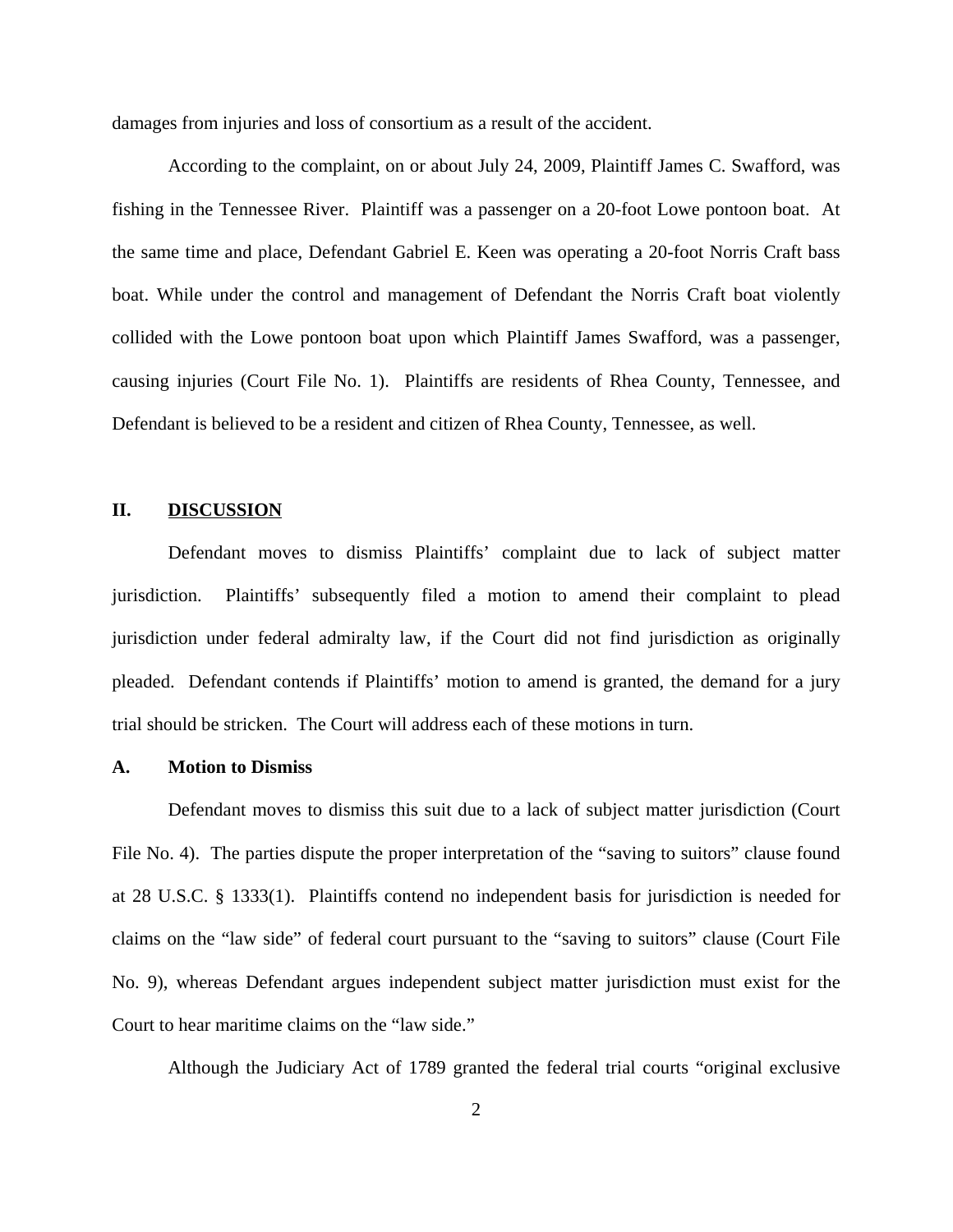cognizance of all civil causes of admiralty and maritime jurisdiction," it also reserved to "suitors, in all cases, the right of a common law remedy, where the common law is competent to give it." 14 Wright, Miller & Cooper, *Federal Practice and Procedure: Jurisdiction* § 3672, at 301 (3d ed. 1998). The term "suitors" is synonymous, with "plaintiff." The saving clause applies only to in personam actions. The United States Supreme Court held the "saving" clause gives state courts the ability to adjudicate maritime causes of action in proceedings 'in personam,' that is where the defendant is a person, not a ship or some other instrument of navigation." *In re Chimenti*, 79 F.3d 534 (6th Cir. 1996) (quoting *Madruga v. Superior Court of California*, 346 U.S. 556, 560-61 (1954)).

The "saving to suitors" clause gives an in personam plaintiff "the choice of proceeding in an ordinary civil action, rather than bringing a libel in admiralty." 14 Wright, Miller & Cooper, *Federal Practice and Procedure: Jurisdiction* § 3672, at 301 (3d ed. 1998). A plaintiff has two jurisdictional options:

First, the claimant may invoke federal admiralty jurisdiction under the grant of original subject matter jurisdiction over admiralty, maritime, and prize cases set out in Section 1333. Neither diversity of citizenship nor a minimum amount in controversy need be shown under the statute. On the other hand, most plaintiffs have no right to a trial by jury if they invoke the federal court's general admiralty jurisdiction. Second, by virtue of the "saving clause," plaintiff also may sue at law in a state court or in a United States district court. However, to pursue the latter choice, the requirements of diversity of citizenship and jurisdictional amount must be satisfied.

*In re Chimenti*, 79 F.3d 534, 537 (6th Cir. 1996) (quoting 14 Wright, Miller & Cooper, *Federal Practice and Procedure: Jurisdiction* § 3672, at 303-10).

Although federal law may govern claims filed on the admiralty side of the Court, this does not create federal question jurisdiction for a plaintiff. The United States Supreme Court held "general maritime law claims do not fall under Congress's grant of federal question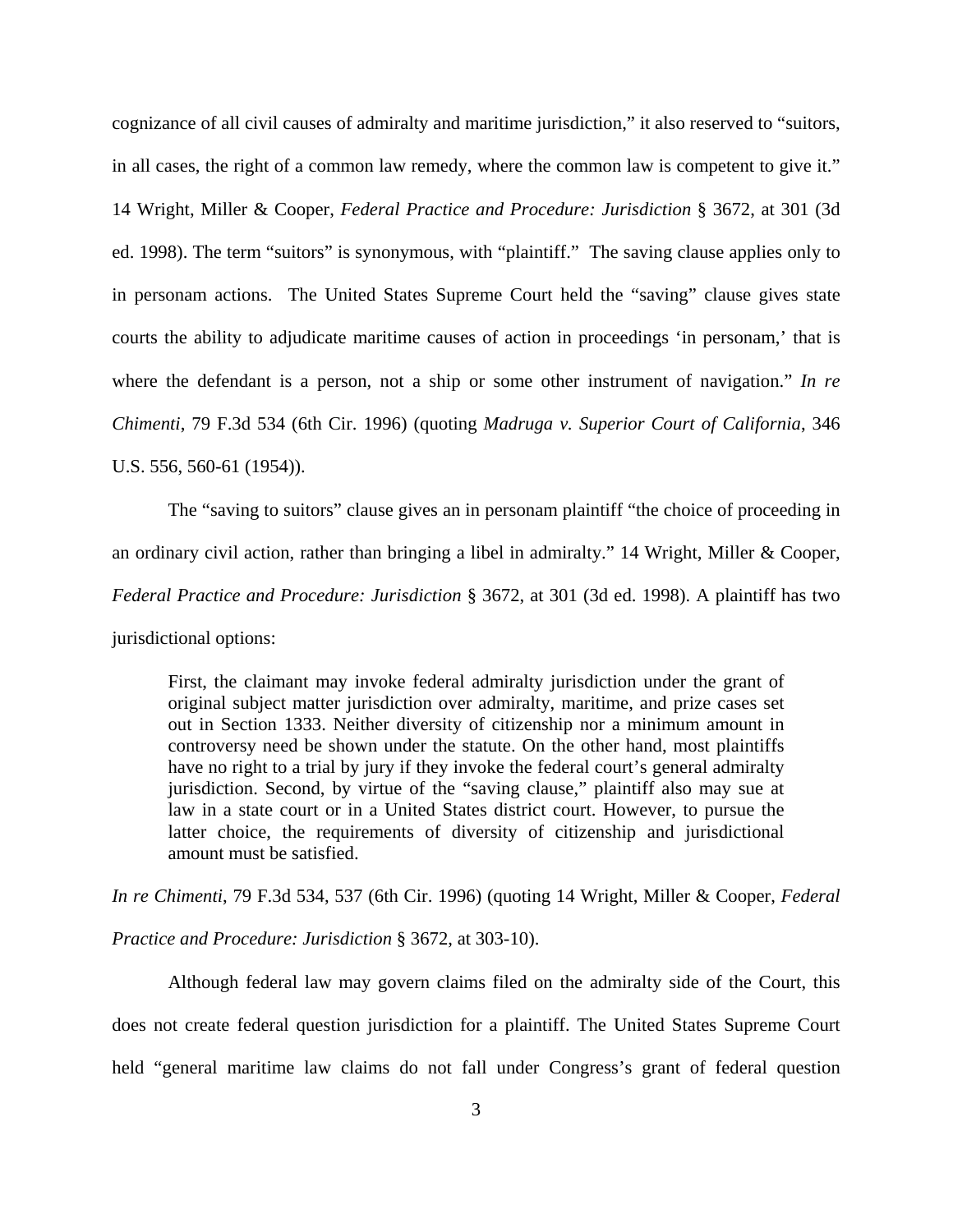jurisdiction in 28 U.S.C. § 1331." *Romero v. Int'l Terminal Operating Co.*, 358 U.S. 354 (1959). The "entire purpose of the saving clause was to give claimants pursuing a common-law remedy the ability to choose their forum." *In re Chimenti*, 79 F.3d at 538. Plaintiffs may bring their action in federal court based on original jurisdiction, which is called the "admiralty side," or their claims may be brought in state or federal courts on the "law side" according to the "saving to suitors" clause. However to bring a claim on the "law side" of federal court, there must exist "an independent basis" of jurisdiction "such as diversity of the parties." *In re Chimenti*, 79 F.3d 534, 537-38 (6th Cir. 1996).

In the present case, Plaintiffs argue maritime claims may be filed on the "law side" even without diversity jurisdiction (Court File No. 9). Plaintiffs assert federal courts have concurrent jurisdiction with state courts over "in personam" maritime claims and therefore they may bring their claim in state or federal court on the "law side" (Court File No. 9). However, this is correct only to the extent there exists an independent basis for the Court's jurisdiction of the claims. *In re Chimenti*, 79 F.3d 534, at 537. Here, Plaintiffs have not alleged Defendant is domiciled in a state other than Plaintiffs' to establish diversity jurisdiction pursuant to 28 U.S.C. § 1332. Further, Plaintiffs' only federal law claims are maritime tort claims, which do not give rise to subject matter jurisdiction under federal question. *See Romero*, 358 U.S. 354.

Based on the established law, the Plaintiff's original complaint does not state proper grounds for this Court's jurisdiction over the claims.

#### **B. Motion to Amend**

Plaintiffs seek to amend their complaint to invoke the Court's original jurisdiction under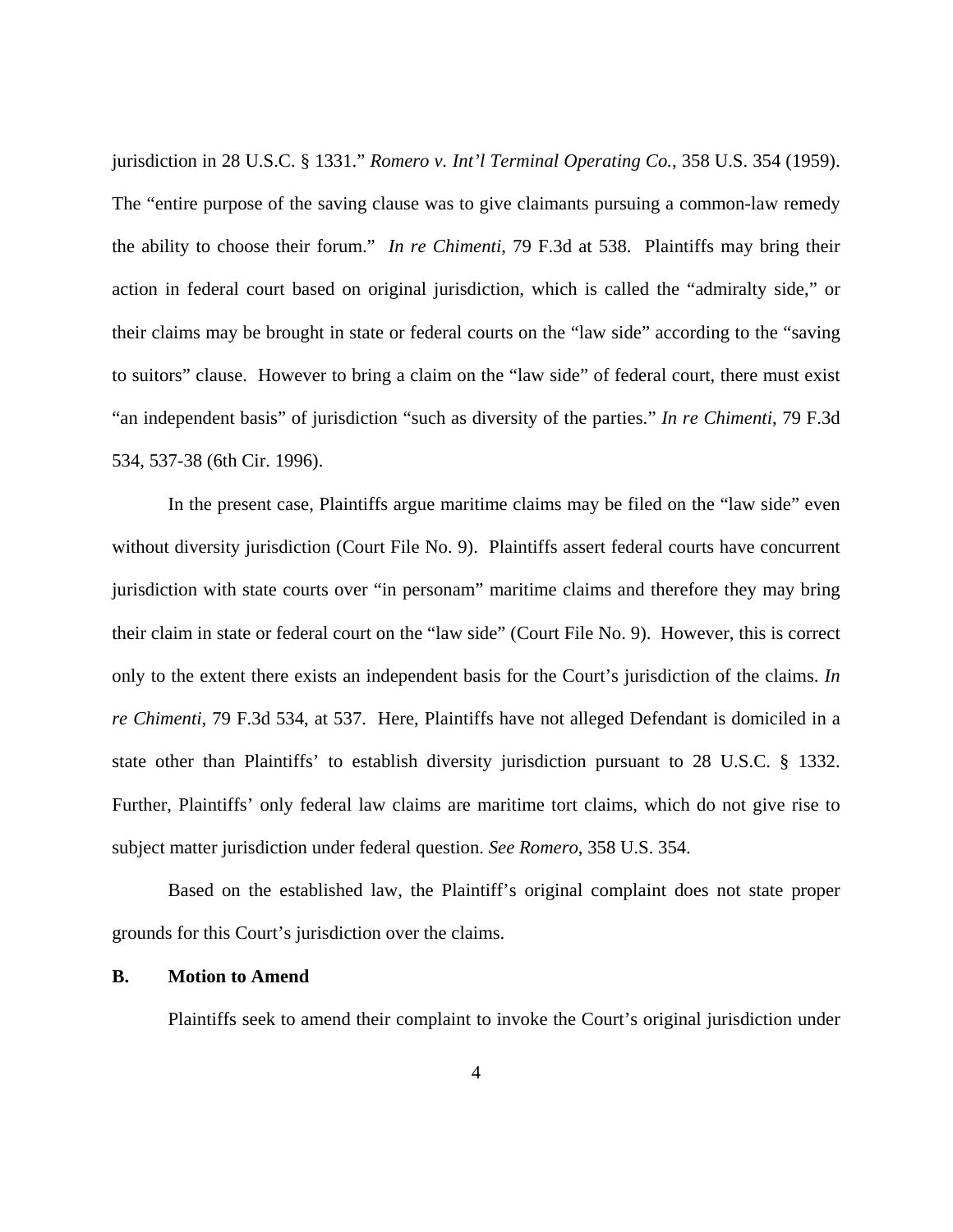federal admiralty law (Court File No. 6). Since the Court determined subject matter jurisdiction did not exist based on the original complaint, Defendant opposes the motion.

Rule 15 of the Federal Rules of Civil Procedure allows a party to amend a pleading prior to the filing of any required responsive pleading. When a party wishes to amend its pleading after a responsive pleading has been filed, it must seek leave of the Court. Fed. R. Civ. P. 15(a). Normally such leave to amend is freely given. *Id*. Even though leave is to be freely given, it is still within the discretion of the Court to grant such permission. *Thiokol Corp. v. Department of Treasury, State of Michigan, Revenue Div.*, 987 F.2d 376, 382-83 (6th Cir. 1993). In deciding whether to permit an amendment, the Court considers:

Undue delay in filing of notice to the opposing party, bad faith by the moving party, repeated failure to cure deficiencies by previous amendments, undue prejudice to the opposing party, and futility of amendment are all factors which may affect the decision. Delay by itself is not sufficient reason to deny a motion to amend. Notice and substantial prejudice to the opposing party are critical factors in determining whether an amendment should be granted.

*Brooks v. Celeste*, 39 F.3d 125, 130 (6th Cir. 1994) (citations omitted). A motion to amend should be denied if brought in bad faith or for dilatory purposes, if it results in undue delay or prejudice, or if it would be futile. *Crawford v. Roane*, 53 F.3d 750, 753 (6th Cir. 1995).The

Advisory Committee comments to FRCP 9, provide:

The choice made by pleader in identifying or failing to identify his claim as admiralty or maritime claim is not an irrevocable election. The Rule provides that the amendment of a pleading to add or withdraw an identifying statement is subject to the principles of Rule 15.

Fed. R. Civ. Pro. 9(h) (advisory committee's note 1966).

Plaintiffs' proposed amendment does not create prejudice or undue delay, nor does it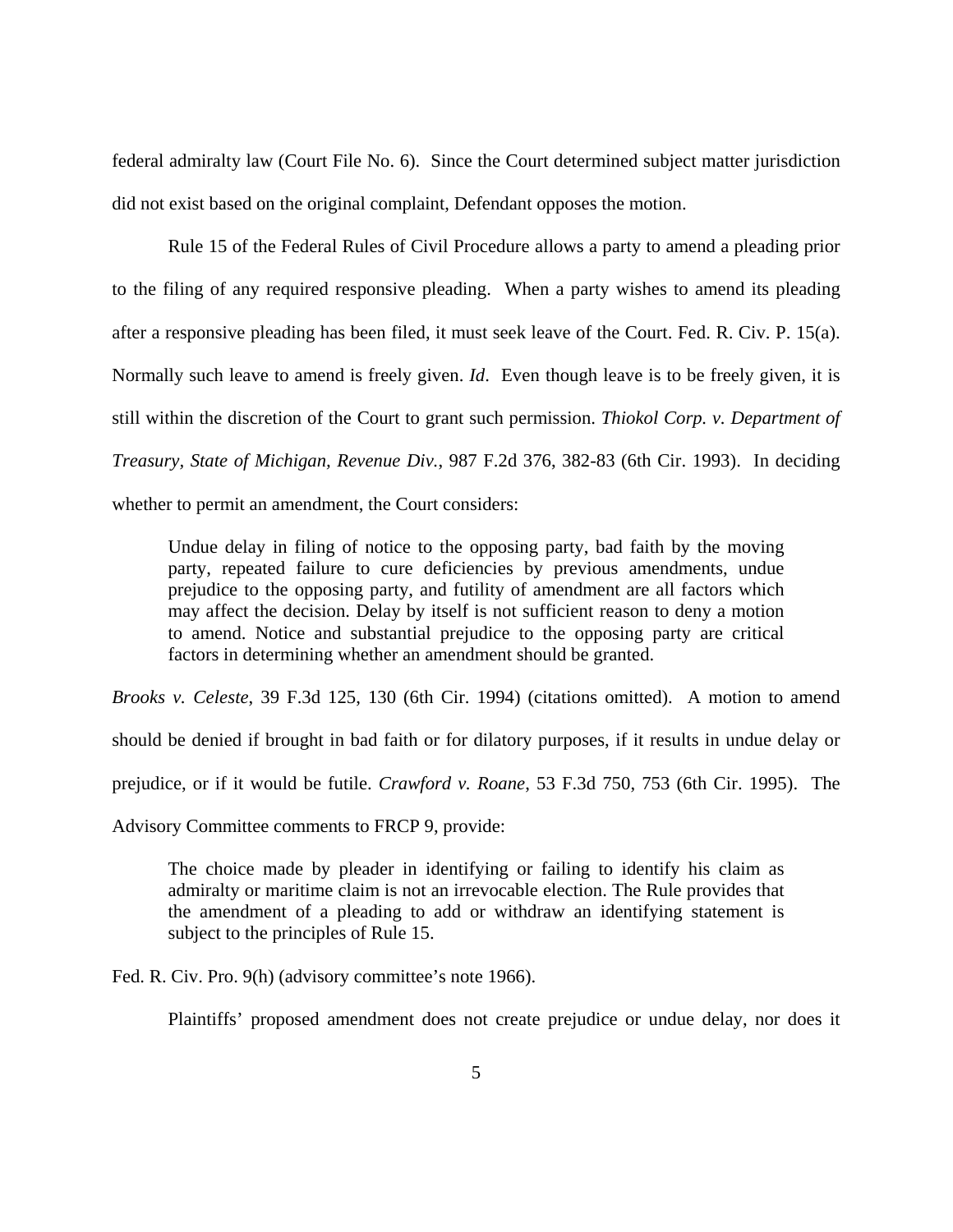appear to be done in bad faith. The motion was filed in response to Defendant's motion to dismiss. In addition, the case is still in its initial stages and the proposed amendment does not create further delay. Defendant's only objection to Plaintiffs' amended complaint is the inclusion of the jury demand (Court File No. 10).

 As Defendant noted in his reply, if the Court finds proper subject matter jurisdiction on the "admiralty side," then Plaintiffs do not have a right to a jury trial (Court File No. 9). Since the Court will grant Plaintiffs' motion to amend the complaint, it will address the Plaintiffs' right to a jury under the amended complaint.

When claims which can be characterized as either admiralty or common law claims are raised, a party's right to a jury trial becomes a complex question. *Concordia Co., Inc. v. Panek*, 115 F.3d 67, 70-71 (1st Cir. 1997). This Court has stated:

Generally, there is no right under the United States Constitution to a jury trial in admiralty cases. The Seventh Amendment right to trial by jury for common law claims does not extend to and govern civil actions which are predicated solely upon admiralty jurisdiction pursuant to 28 U.S.C. § 1333(1). The Seventh Amendment preserves the right to jury trial as it existed at common law when the United States Constitution was adopted. There was no common law right to jury trial in admiralty cases. This is reflected in Fed. R. Civ. P. 38(e) which provides that the Federal Rules of Civil Procedure shall not be construed to create a right to trial by jury of the issues in an admiralty or maritime claim within the meaning of Rule 9(h).

*Vanderpool v. Edmondson*, No. 1:01-CV-147, 2004 WL 1873720, at \*2 (E.D. Tenn. January 5, 2004) (citing *Fitzgerald v. United States Lines*, Co., 374 U.S. 16, 19 (1963)). The United States Congress has created statutory rights to jury trials for certain admiralty claims. *See, e.g.*, 28 U.S.C. § 1873, Great Lakes Act; 46 U.S.C.App. § 688, Jones Act; *see also Concordia*, 115 F.3d